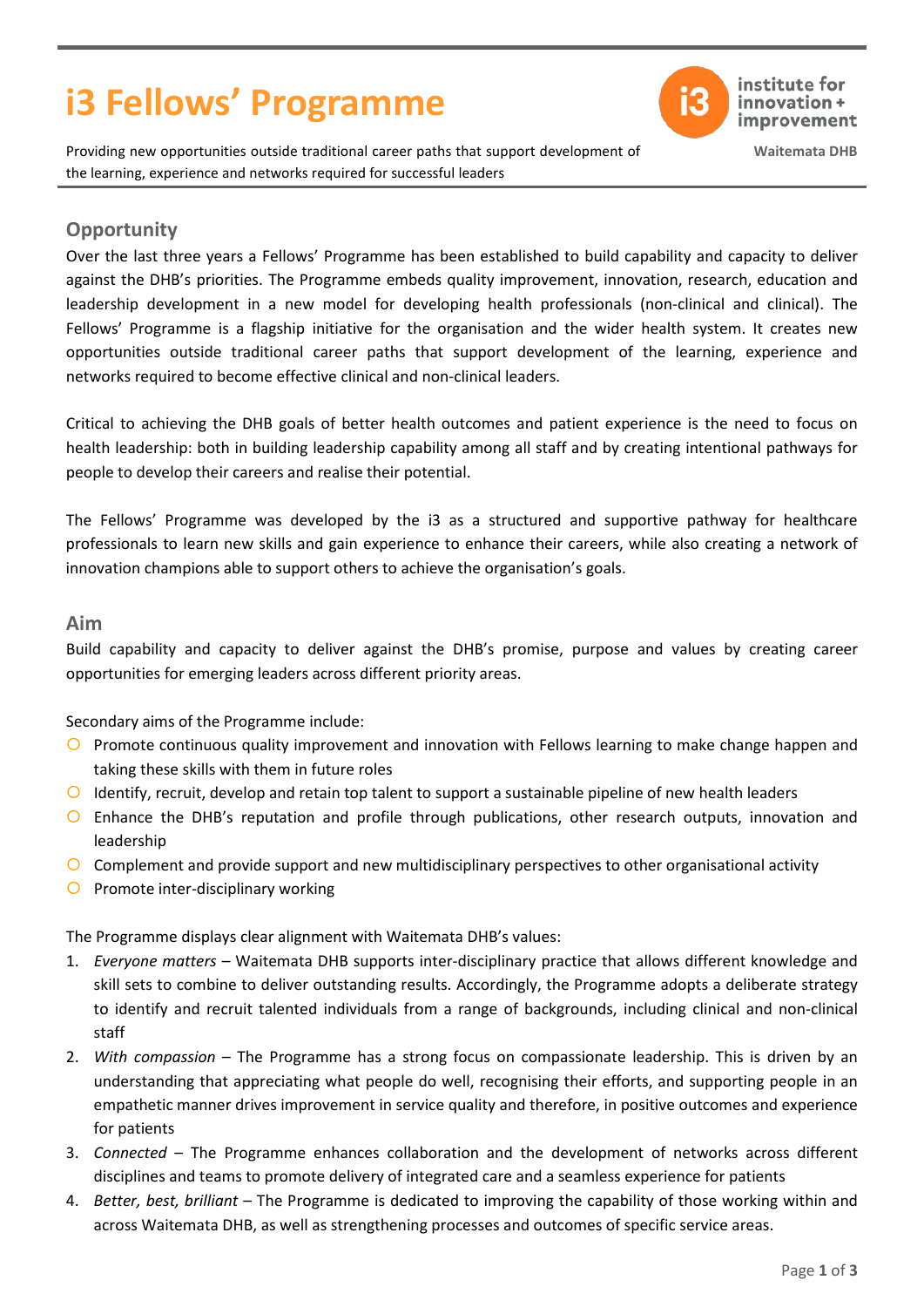## **Programme Content**

The Fellows' Programme is sponsored by the CEO and led by i3's Clinical Lead for Culture Change. The work of each Fellow is supervised by a senior-level individual working within that area, while overall Programme coordination, mentorship and development rests with the i3's Clinical Lead for Culture Change.

Fellowships incorporate projects in key areas which are identified by reviewing current priorities and opportunities. Previous and current Fellowship areas include quality improvement, innovation, health informatics, medical education, midwifery research, cancer services, and management development. Key areas are reviewed annually to ensure continued relevance to the organisational priorities.

The main duties and responsibilities of Fellows are:

- $\overline{O}$  To provide leadership for agreed projects
- $\overline{O}$  To attend and lead all relevant project meetings within the organisation
- $\circ$  To liaise with and engage organisation and other health system colleagues as appropriate
- $\bigcirc$  Provide timely and effective advice and leadership working with managers, clinicians and other staff
- $\overline{O}$  Provide written reports on project progress, including risks and issues
- $\circ$  Attend learning, coaching and other relevant development opportunities
- $\overline{O}$  Participate in all aspects of the Programme and its evaluation
- $\bigcirc$  Act as an ambassador for the Programme

One of the key features of the programme is the flexibility of the role - Fellow positions are designed to be adaptable to individual and organisational needs. For example, the clinical component of the role will not be relevant to all Fellows and start dates for each role are also flexible around each individual Fellow's needs.

The scope and detail of fellows' project work is agreed in consultation with each Fellow, Programme sponsor, project supervisors, relevant services, and if applicable, the Fellow's professional college. The expectation is that Fellows will lead at least one project and will contribute to a range of other projects relevant to their key area.

The Fellows participate in various development and learning opportunities throughout the year, including:

- $\bigcirc$  Regular one-on-one meetings with the Clinical Lead for Culture Change (project update and mentoring)
- Monthly Fellows forums, learning needs are identified with the Fellows and appropriate speakers/subject experts are invited to attend
- Weekly 'swarm' meetings with i3 colleagues (to share project highlights, seek help/ideas, networks)
- $\bigcirc$  Ad hoc and informal 'check-ins' with the Clinical Lead for Culture Change or project supervisor
- Attend appropriate professional development courses
- Conference attendance and presentation of project work
- $\overline{O}$  Research / publication opportunities
- $\circ$  Project updates to the Board and senior management team, as appropriate

Two of the Fellows roles are jointly funded by universities and one in partnership with private healthcare; this provides the Fellow with excellent opportunities to access expertise and resources of these organisations and is an area for development in the future.

After completion of their Fellowship, Fellows are offered support and advice on their next steps and on-going career development, in particular how their knowledge, experience and skill gained during their Fellowship can be most effectively utilised within their next role.

#### **Impact**